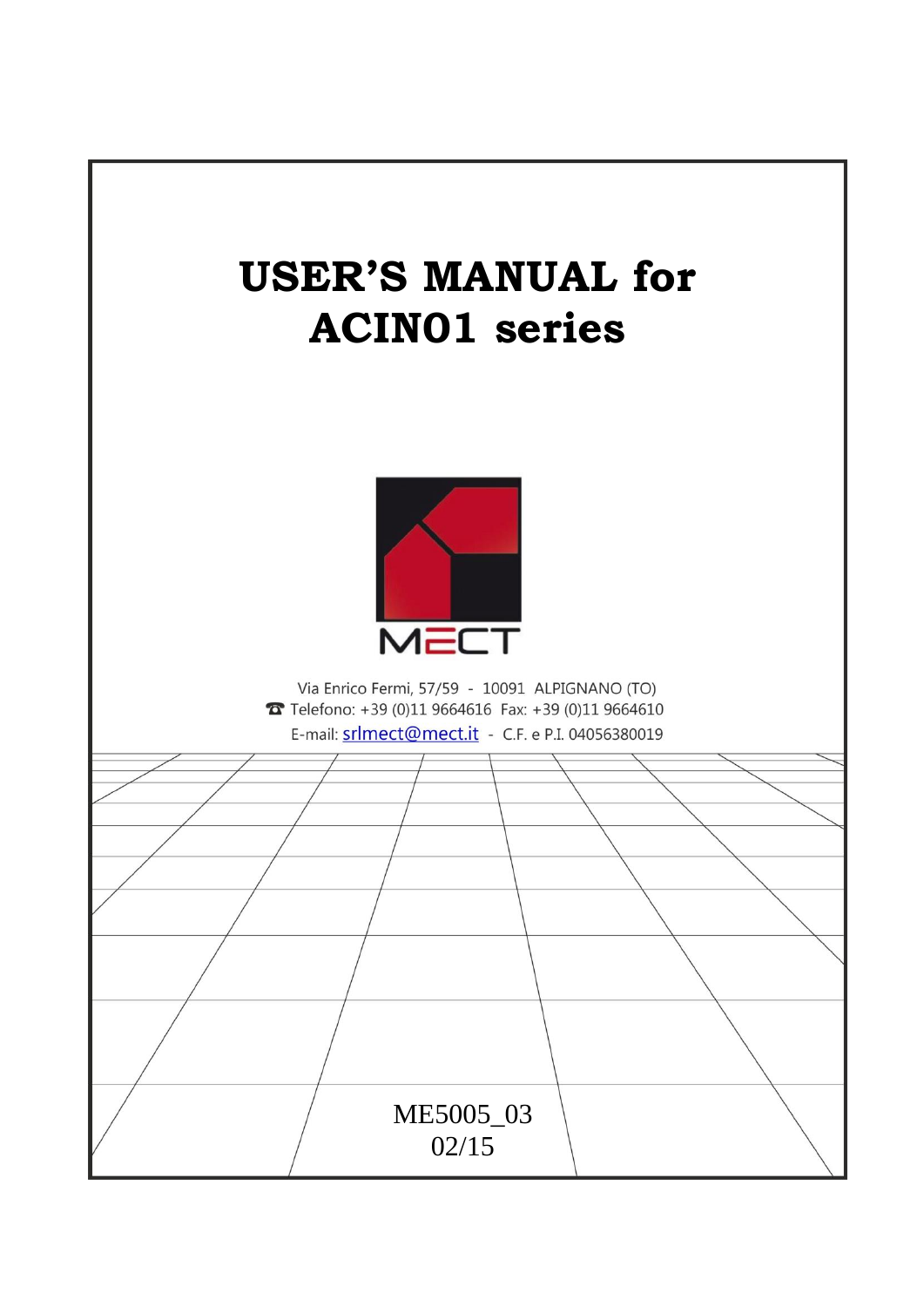ACIN01

ME5005\_03 02/15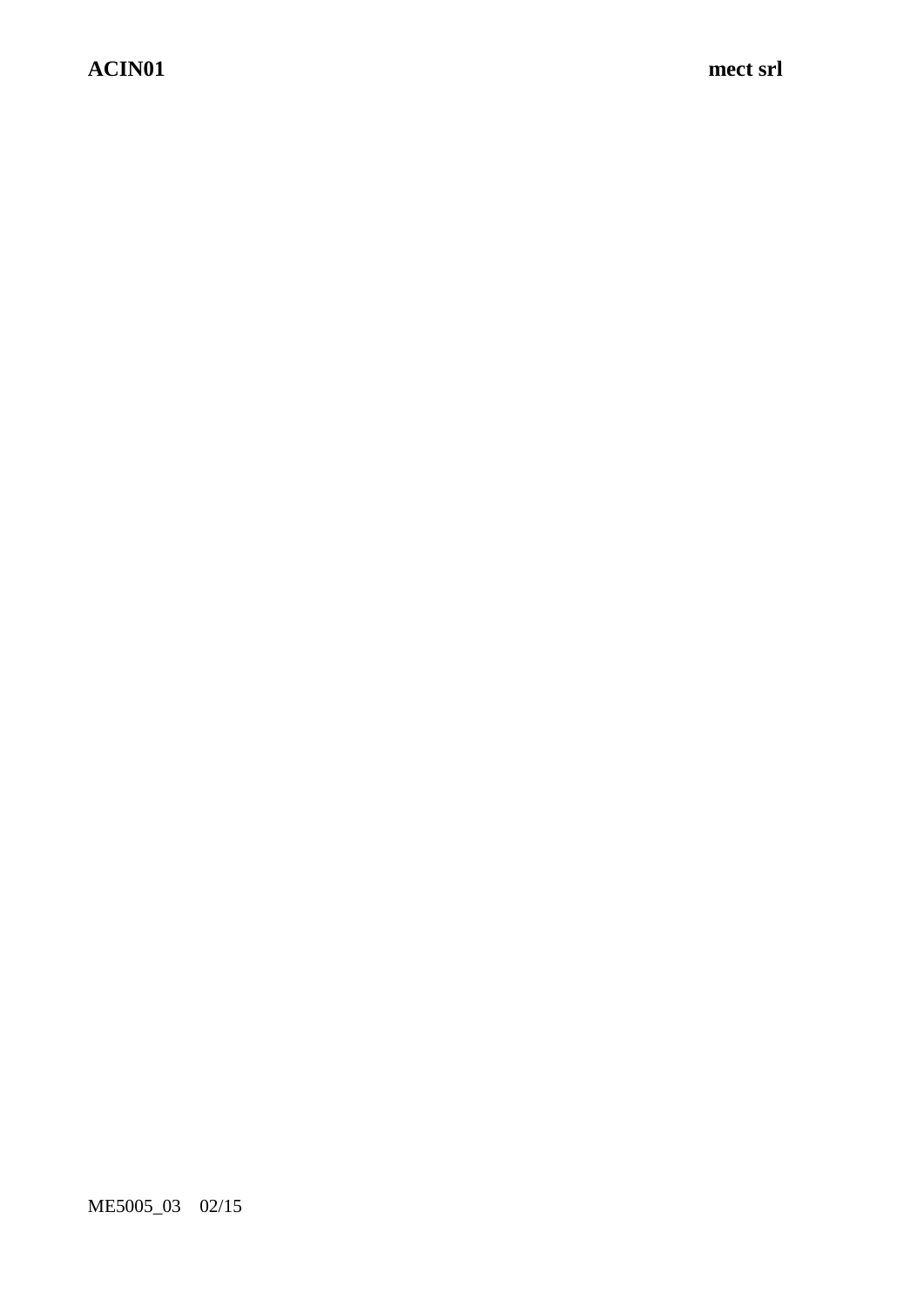# **INDEX**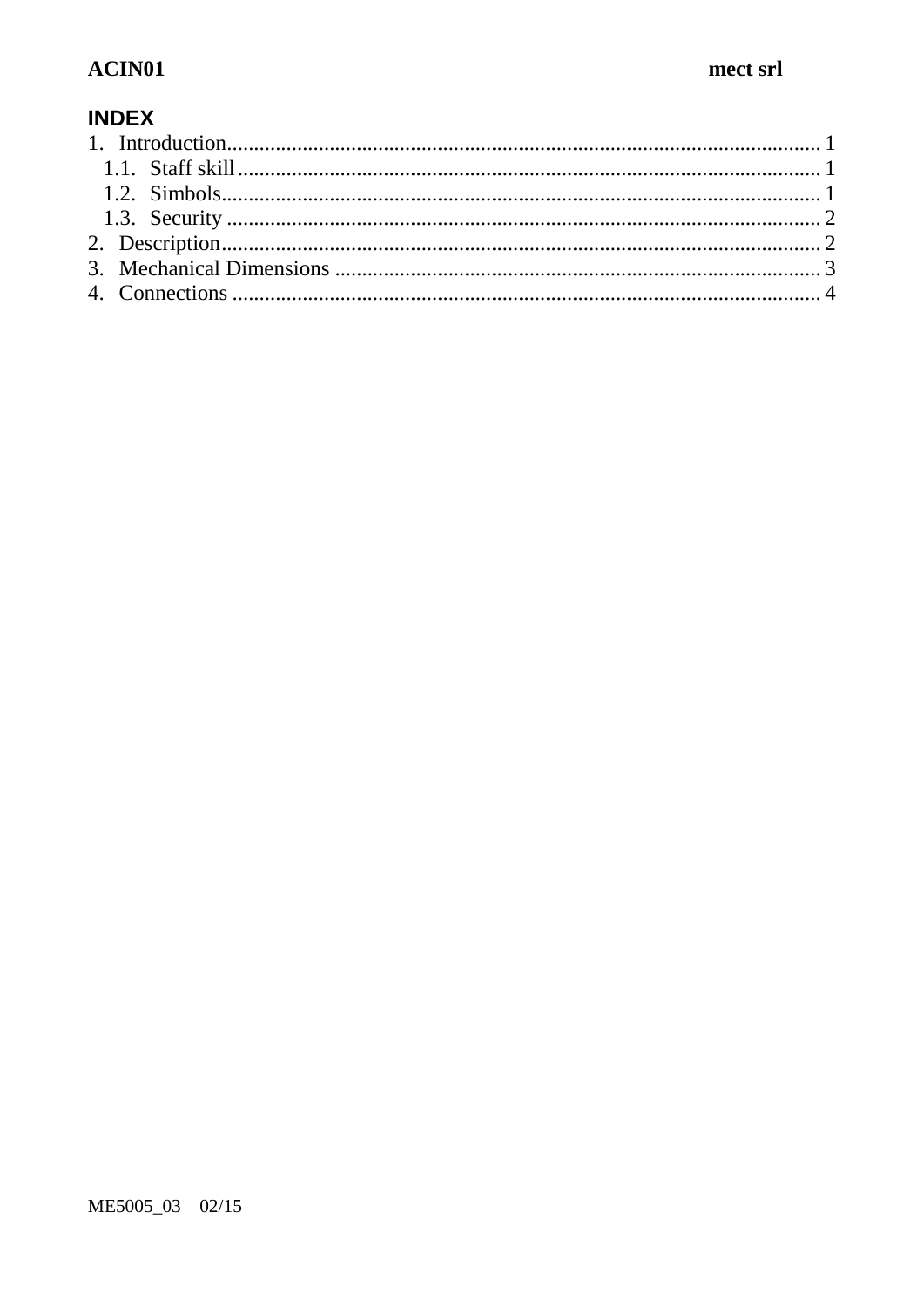#### **1. Introduction**

To grant a fast setup of the device please follow carefully the information in this manual.

#### *1.1. Staff skill*

Products described in this manual are devoted to PLC programmers or automation experts only. MECT S.r.l. declines any responsibility about malfunctioning or damage caused by incorrect use of MECT devices, due to noncompliance to this manual information. MECT S.r.l has an help desk.

# *1.2. Simbols*



#### **Danger**

Follow this advice to avoid people injury.



# **Warning**

Follow this advice to protect the device.



# **Caution**

Follow this advice to have a more effective performance.



**ESD** ( Electrostatic discharge) Danger: possibly damage due to Electrostatic discharge.



#### **Note**

Step to follow for a correct installation.



# **Additional information**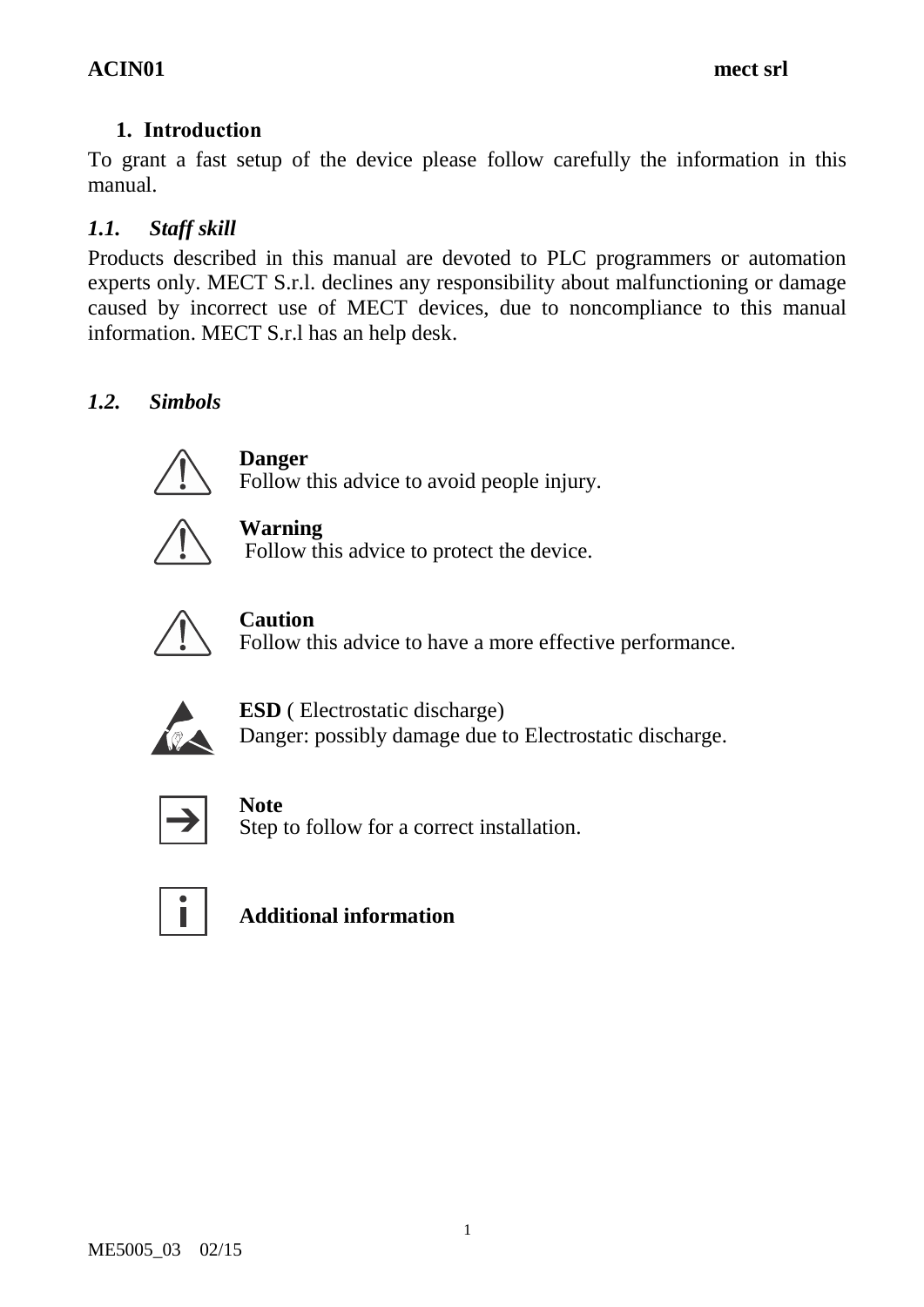### *1.3. Security*



**Attention** Switch off devices before connecting them.



**ESD** (Electrostatic discharge)

Modules have electronic components that can be damaged by. electrostatic discharge. Be sure to be connected to ground when handle the devices.

The instrument has no power switch and no internal fuse, but it powers on immediately after connecting a correct power supply input (check the power supply value on the instrument label). Keep the power supply line as short as possible and keep it separate from other power lines.

For security reasons it is necessary to have a 2 section power switch with a fuse near the instrument and easily replaceable.

Avoid the presence of other power actuators in the same control panel, high humidity, excessive heat and corrosive gas.

Instruments must have a power supply from security transformers or SELV transformers.

### **2. Description**

The ACIN01 model has 5 double-throw relay with RC snubber between the common and normally open contact.

The relays can be controlled with a "pnp" 24Vdc polarity signal (with LED signal) and can switch voltages of 250Vac (max 5A) or 30Vdc (max 3A).

The output and control signals are supported on two separate pull-out terminal blocks.

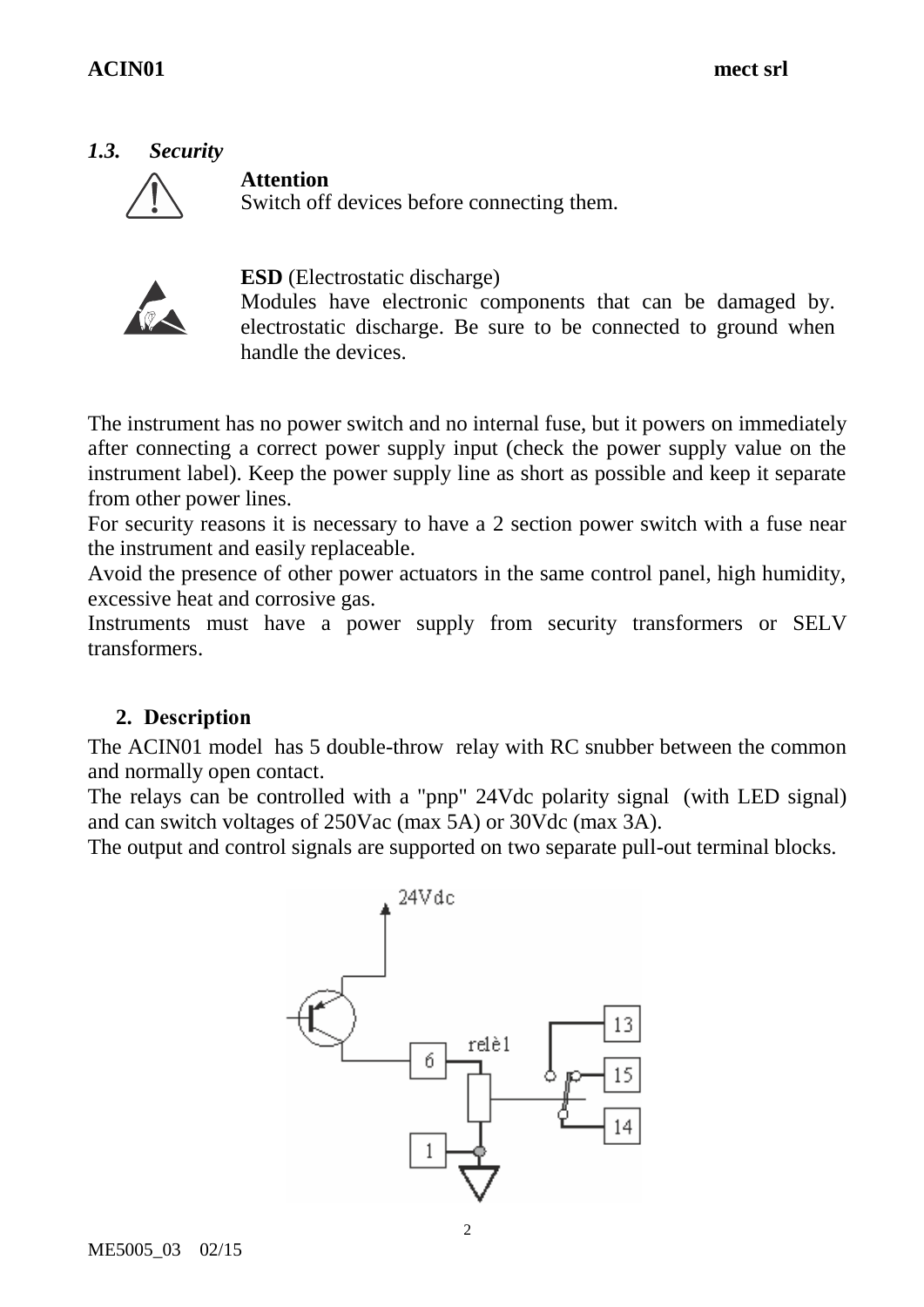#### **ACIN01 mect srl**

The board is housed in a plastic boards from bar din.



# **3. Mechanical Dimensions**



Control signals relay